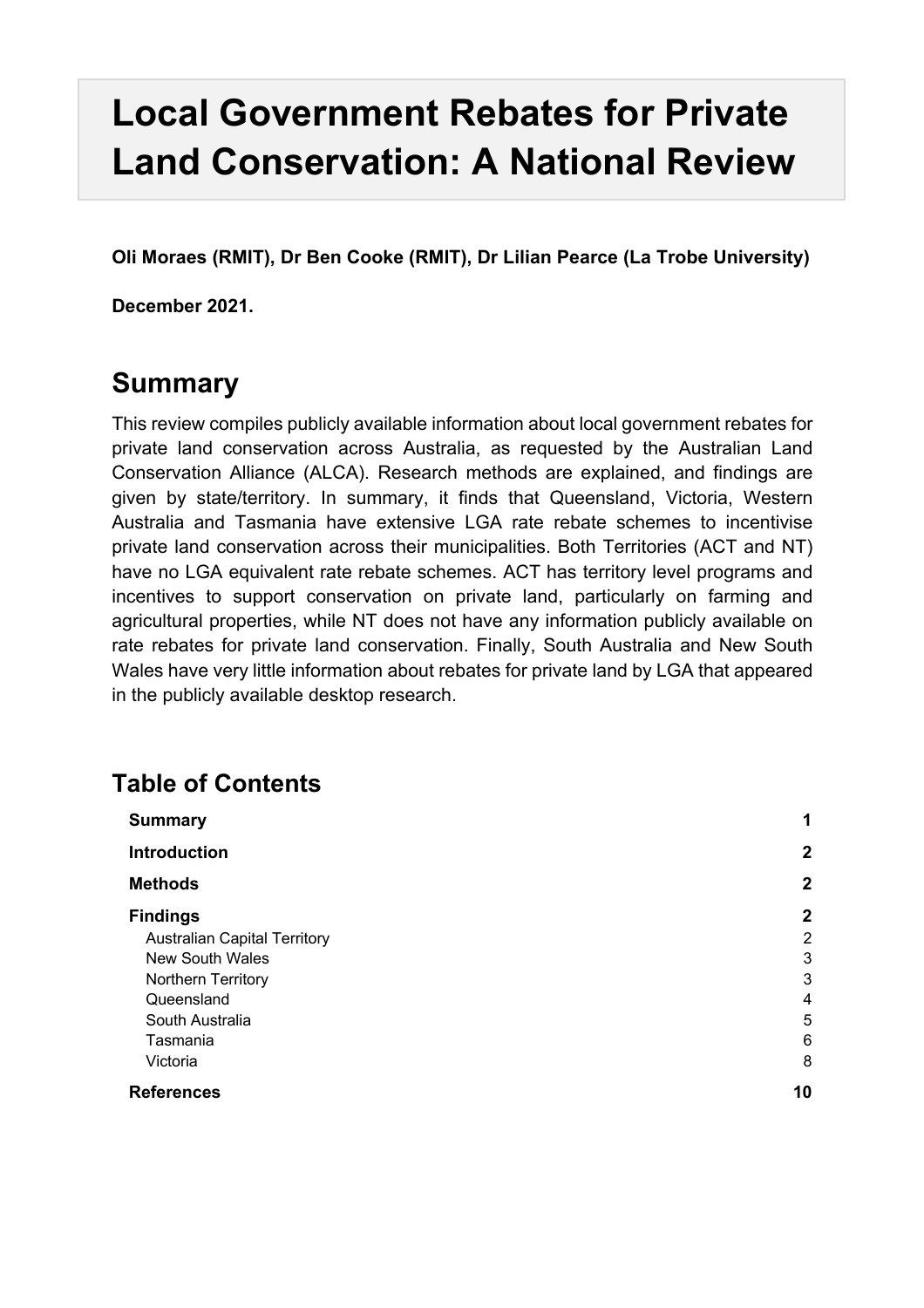## **Introduction**

Local government conservation regulation and policy are connected to the Federal biodiversity and conservation law, the EPBC Act 1999. The Act 'provides a legal framework to protect and manage nationally and internationally important flora, fauna, ecological communities and heritage places' protected under the legislation's definition of national environmental significance (Department of Agriculture, Water and the Environment 2021). The EPBC Act has a strong focus and applicability where private land crosses over with or connects to:

world heritage properties; national heritage places; wetlands of international importance...; migratory species protected under international agreements; listed threatened species and ecological communities; [and] Commonwealth marine areas… (Department of Agriculture, Water and the Environment 2021).

Activities led by local government authorities can require Federal approvals where the particular activity is likely to have a significant impact on environmental values included in the EPBC Act. The Federal Environment Minister can review relevant activities, such as native vegetation clearing, altered water flows or pest and weed management if they are thought to be causing significant impact as outlined within the EPBC Act. The Act outlines information for local government activities (Significant impact guidelines 1.1) on the associated risks of impacting nationally protected matters.

There is no known existing summary of information about local government rebates for private land conservation across the nation. This review compiles publicly available information about rebate programs by state/territory.

## **Methods**

Searches were conducted through public internet browsers for 'local government' AND conservation AND rebates AND [state/territory]. Additional searches included the phrase 'conservation rebates', 'conservation incentives', and the name of covenanting organisations active in the state jurisdiction. The first 10 hits for each state were scanned to assess relevance and each relevant hit was then analysed in detail with thorough notes taken. These searches were carried out for each of the six Australian states and two territories. The scope of the project time and resources determined how many case studies were able to be included.

## **Findings**

## **Australian Capital Territory**

Agriculture plays an important role in the ACT, with 160 farming families managing 15% of the ACT's land area (40,000 ha) for sheep and wool production, cattle, horse and equestrian enterprise. Other ACT agricultural production includes 'eggs and free range eggs; chickens; alpacas and lamas; fruit and vegetables; wine; olives; truffles' (ACT Gov 2021a). Within these enterprises, private landholders are provided with a range of diverse opportunities to pursue sustainable farming and align agricultural and conservation objectives. ACT's primary program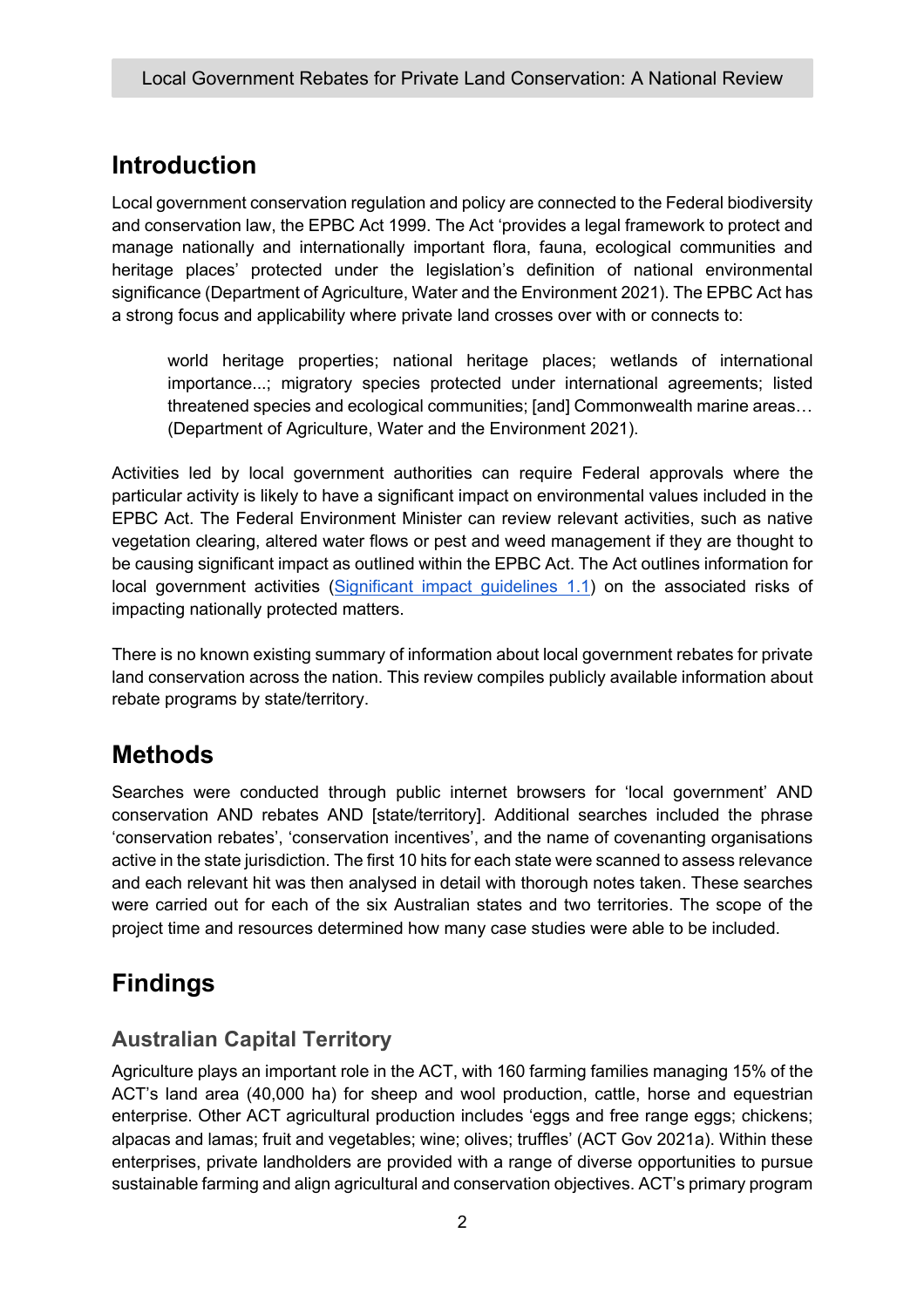## Local Government Rebates for Private Land Conservation: A National Review

for supporting healthy and sustainable farming landscapes and ecosystems is the ACT NRM Sustainable Agriculture program which aims to 'improve productivity and farm income by assisting landholders to address a range of challenges facing ACT farmers which impact on farm resilience and productivity' (ACT Gov 2021b). Program activities that the government supports include pest and weed management, erosion control, climate and drought and biodiversity loss. ACT NRM addresses these key areas through provision of skill development and training, access to finance, and stakeholder and peer-support networks for landholders (ACT Gov 2021).

## **Case Study – ACT programs available**

Individual landholders in the ACT are eligible to apply for funding up to \$10,000 to implement weed management initiatives through the ACT Rural Resilience Grants (ACT Gov 2021b).

The ACT Government has administered the National On-Farm Emergency Water Infrastructure Rebate Scheme for the Federal Government. The program is focused on animal welfare, farm productivity and water efficiency, however, there are components associated with conservation such as 'assisting in mitigating the degradation of natural watering points' (ACT Gov 2021b). The Scheme offers a 25% rebate to eligible rural landholders for the costs associated with the purchase and installation of on-farm stock water infrastructure and/or permanent planting needs.

The ACT Government has Indigenous conservation funding available to support collaboration between landholders and conservation agencies with Traditional Owners to enhance protection of Country and key cultural landscapes. The scheme funds a range of Indigenous led conservation initiatives across water management, native flora assessments and fire management (ACT Gov 2021c).

## **New South Wales**

New South Wales covers almost 81 million hectares with 9%. This is made up by 7 million hectares protected in NSW national parks, 16,000 ha across 10 Indigenous Protected Areas (IPAs) and permanent private protected areas (Biodiversity Conservation Trust 2021).

For NSW, no publicly available information could be found in allocated searches about conservation rebates within LGAs. While this does not mean they do not exist, it does say something about information, knowledge and access. Further research is required to identify available programs.

## **Northern Territory**

Similarly, for NT, no publicly available information could be found in allocated searches about conservation rebates within LGAs. Again, while this does not mean they do not exist, but that if they do, they are not widely publicised or encouraged. Further research is required to identify available programs.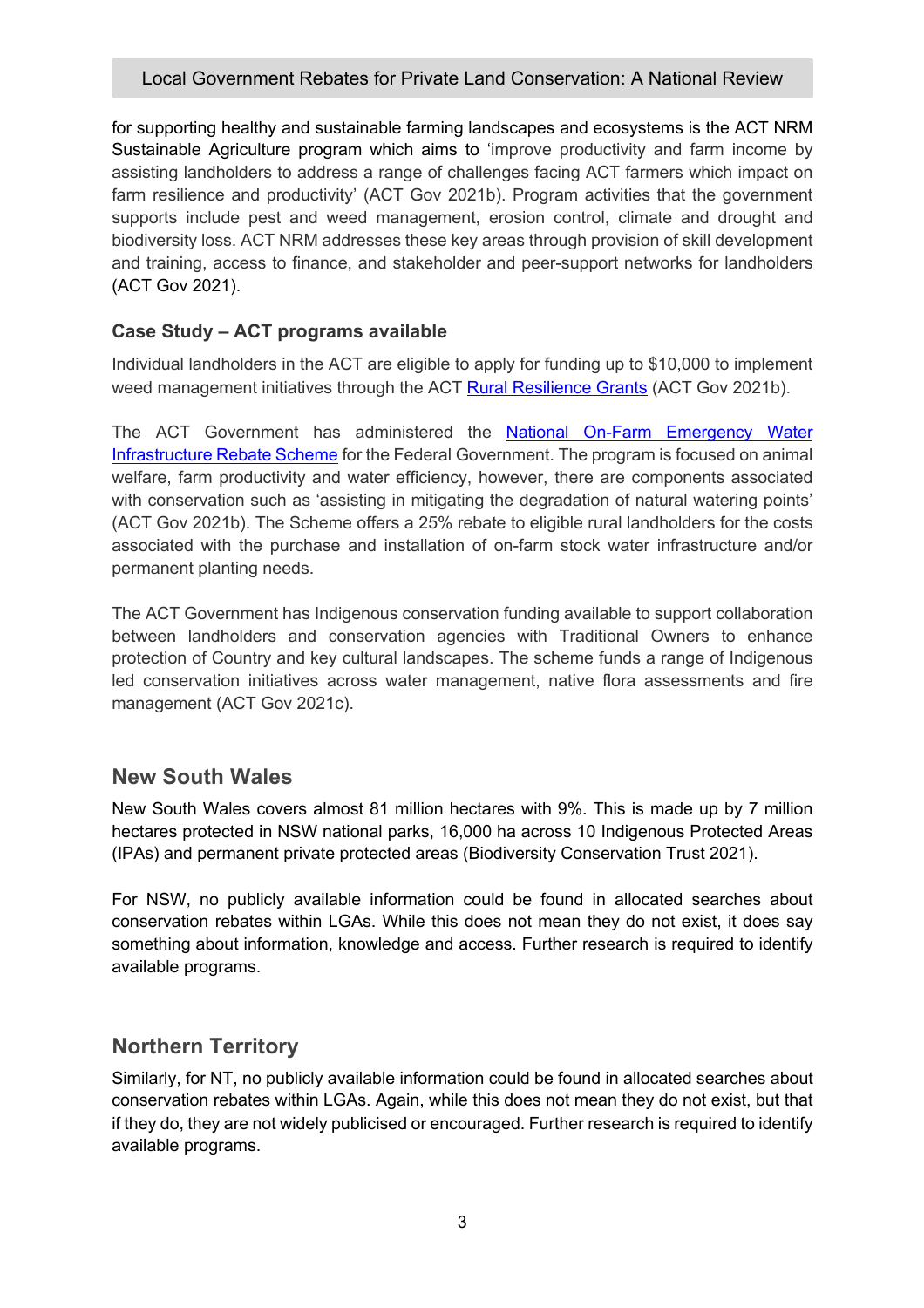## **Queensland**

In Queensland, conservation agreements can be negotiated between landholders and the State Government (EDO 2021; QLD Gov 2021a). 'Conservation agreements govern the permitted uses of the land to ensure that all land uses are consistent with conservation outcomes' (EDO 2021). Long-term conservation objectives fit under Queensland's programs, the Nature Refuges Program focusing on protecting environmental values on private properties and the Special Wildlife Reserve providing protection at the National Park level (EDO 2021).

In 2019, the Queensland State Government passed an amendment to the Nature Conservation Act 1992 which effectively makes private protected areas equal to national park level protections through a new protected area classification, Special Wildlife Reserves. Nature Refuge, legally binding private conservation agreements in perpetuity now comprise over 2.5% of Queensland's land area (QLD Gov 2021b).

Incentives available for landholders across multiple Queensland LGAs include Habitat Gardens (City of Ipswich 2021) which offers 20 free plants per year, Land for Wildlife (Brisbane, Logan, Moreton Bay, City of Gold Coast and Ipswich) which offers 3-4 free conservation education and training workshops, free plants and advice from council officers every 1-2 years, and a range of conservation and restoration agreement types that offer free plants, workshops, site visits and advice from council and eligibility for grants up to \$8,000 under each agreement (City of Ipswich 2021).

## **Case Study - Sunshine Coast Council**

The Sunshine Coast region is one of the most biologically diverse and significant ecological areas in the country. The Council works with local landholders to conserve biodiversity and ecosystems outside of formal conservation reserves and national parks (Sunshine Coast Council 2021).

Voluntary Conservation Agreements (VCA) are used by the Council to operationalise the partnership between government and private landholders through permanent protection of bushland areas of ecological significance (Sunshine Coast Council 2021). The land stays under the control and ownership of the landholder, areas within the agreement can be exempt such as orchards, open space and grazing areas, is voluntary and provides incentives to the property owners. VCAs use conservation covenants under the Queensland Land Title Act 1994 (Sunshine Coast Council 2021).

VCA benefits include annual financial incentives from Council, depending on the size of the conservation area. 'Funds are made available primarily for on-ground conservation work…[with] a portion of this...available as a rate rebate' (Sunshine Coast Council 2021, para 7). The VCA is free with the associated surveying costs covered by Council and properties with a VCA have a greater chance of attracting other government grants and funding.

'The landholder and council conservation officer work together to develop a specific management plan for the VCA area. Ongoing access to management advice is also provided' (Sunshine Coast Council 2021) but this plan can be altered and amended at any time.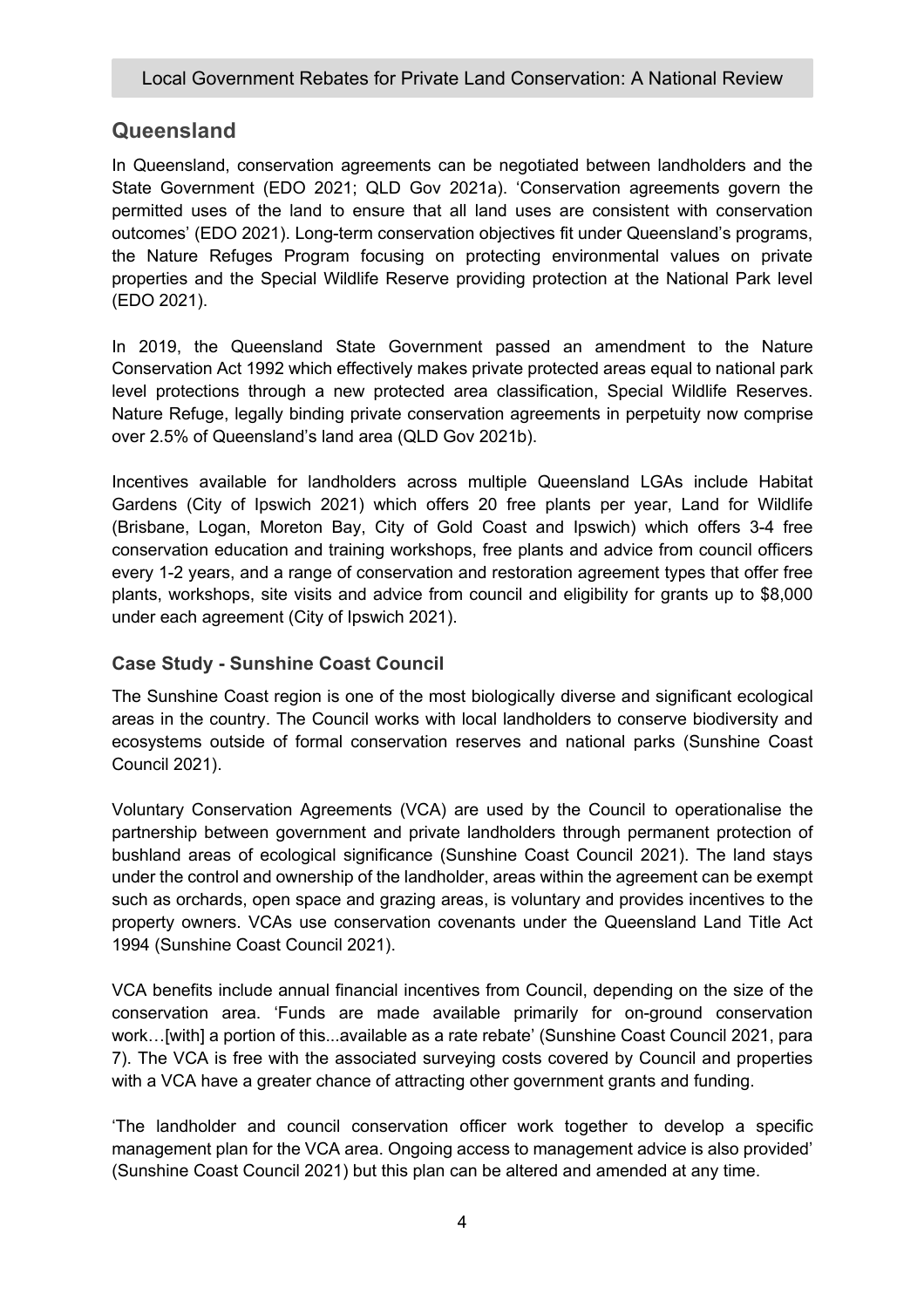## **Case Study - Brisbane City Council**

The Brisbane City Council's Bushland Preservation Levy is exempt under a Voluntary Conservation Agreement or Land for Wildlife Agreement. A formal process between the landowner and council including consultation and independent assessment is required for establishing either of these conservation agreements in the municipality. 'The Bushland Preservation Rebate is automatically applied to eligible owners' rate accounts, no application is required' (Brisbane City Council 2021).

## **Case Study - City of Logan**

The City of Logan partners with local landholders in managing and protecting environmental values on their land through 'conservation partnerships (formerly the Conservation Incentives Program)' (City of Logan 2021). The program provides landowners with herbicide, nesting boxes and plants at no cost and training, advice and educational materials regarding land management. The Environmental Conservation Partnerships (ECP) include several types of conservation approach:

- Habitat Connections: free materials, advice, and education
- Land for Wildlife: for properties of at least 1 hectare free materials and expert advice each year
- Voluntary Restoration Agreement: access to Council grants and free native plants
- Voluntary Conservation Agreements: access grant funding for conservation work, and the Environmental Levy exemption from their Council rates
- Voluntary Conservation Covenants: same as VCAs above.

## **Case Study - Moreton Bay Regional Council**

Similarly to the City of Logan, Moreton Bay uses Land for Wildlife and Voluntary Conservation programs to provide opportunities for private landowners in their municipality to protect native flora and fauna. They also provide opportunities for community conservation efforts through their Bushcare program that gives community members hands-on conservation and restoration opportunities.

## **South Australia**

Heritage Agreements in South Australia have protected biodiversity on more than 1,600 private properties since 1980. The South Australian Government has invested in PLC through its Revitalising Private Conservation grants program which aims to deliver small grants of under \$10,000 in 2020 and large grants over \$10,000 from March 2021. The conservation work funded through this scheme is and will be delivered through a partnership between the Nature Foundation, Trees for Life, the Conservation Council, Livestock SA and the Nature Conservation Society (Department of Environment and Water 2020). This investment has been made by the South Australian Marshal Government through a \$3 million grants program focused on private land conservation (Steven Marshall 2020).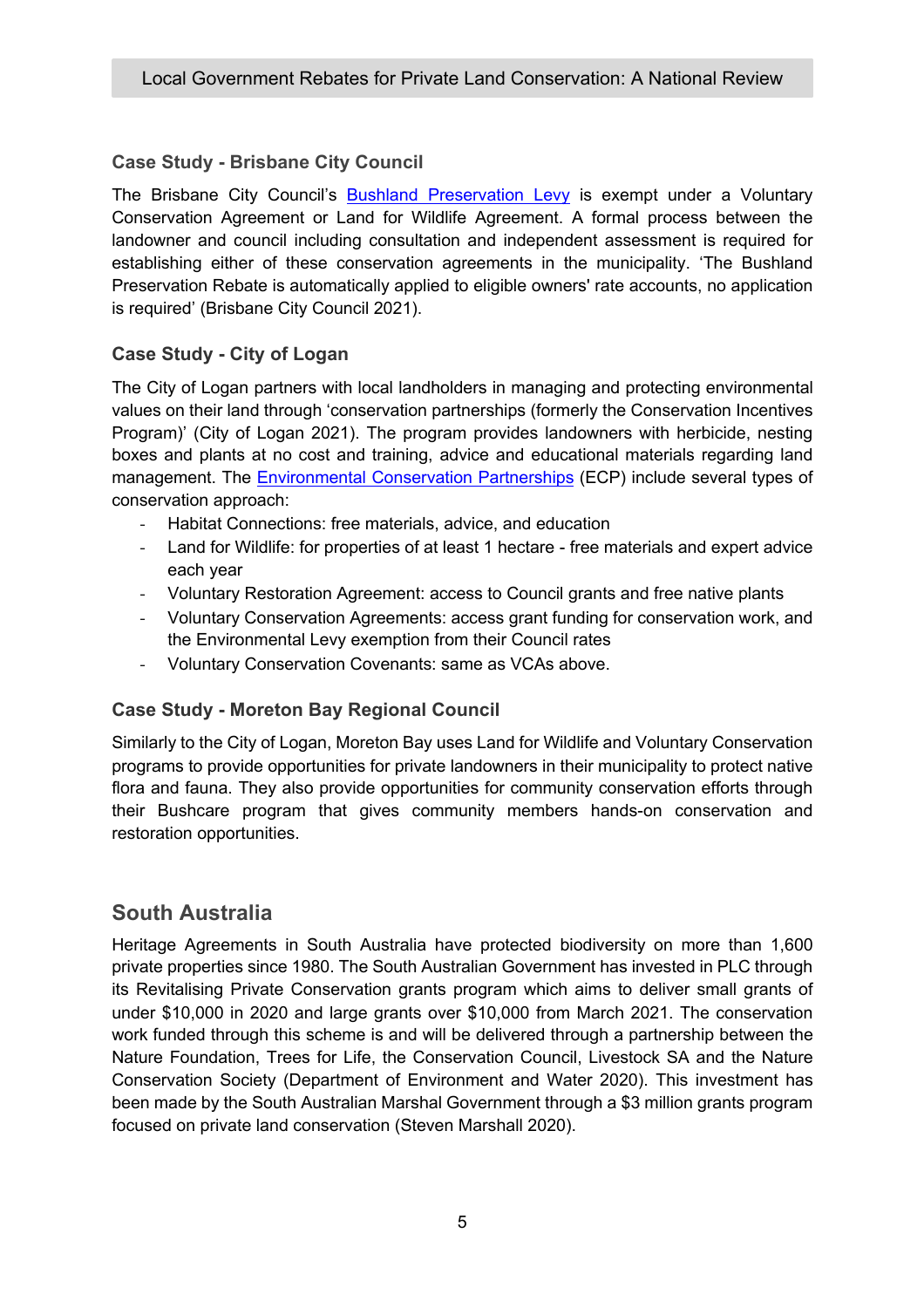## **Case Study - Kangaroo Island Council**

Kangaroo Island has the largest proportion of property owners with Heritage Agreements in South Australia with 162 agreements covering of 25,632 hectares of bush, equating to over 5 percent of the Island (SA Gov 2021; The Islander Online 2019). The Heritage Agreements focus on conserving important ecosystems and involve small grants of up to \$10,000 and linking Landscape grants of more than \$10,000 for a range of conservation activities (SA Gov 2021). However, a recent review of the State's Heritage Agreement program found that its funding has reduced by 99% over the last 10 years (The Islander Online 2019).

## **Tasmania**

Tasmania's Private Land Conservation Program (PLCP) was set up in 2006 to support landowners to 'sustainably manage and conserve natural values...on private land' (Department of Natural Resources and Environment Tasmania 2021).

Similarly to other states, the PLCP includes conservation covenants, Land for Wildlife and Gardens for Wildlife, monitoring and stewardship of covenanted lands and access to expert advice and support from the government (DNRET 2021).

In 2019, the Tasmanian Land Conservancy identified that there were 886 Conservation Covenants protecting 109,325 hectares of Tasmanian biodiversity on private land (Tasmanian Land Conservancy 2021). These covenants have been enabled through a range of programs including: Protected Areas on Private Land, Private Forests Reserve Program, Forest Conservation Fund, Biodiversity Hotspot Project, Non-Forest Vegetation Program and Midlands Biodiversity Hotspot Tender (Tasmanian Land Conservancy 2021).

## **Case Study - Kingborough Council & Tasmanian Conservancy partnership**

The Tasmanian Land Conservancy and Kingborough Council have partnered to deliver conservation on private land across the municipality. The Conservation Covenants under the program have been funded through the Council's Environmental Fund which accumulates financial offsets to support biodiversity conservation. Landholders who set up a Covenant in the Council receive stewardship payments that cover management costs such as revegetation, weed control and fencing (Tasmanian Land Conservancy 2021; Kingborough Council 2021). This fund has been receiving offsets from the removal of vegetation since 2004, with currently over \$800,000 available to invest in environmental conservation projects on private land (Kingborough Council 2021).

This program specifically focuses on protecting threatened flora and habitat including habitat associated with the endangered forty-spotted pardalote and swift parrot as well as threatened vegetation communities such as black peppermint forests (Tasmanian Land Conservancy 2021).

The rate rebate offered by Kingborough Council is \$6 per hectare per year at a minimum of \$100 and maximum of \$600 per annum (Kingborough Council 2021, p.1).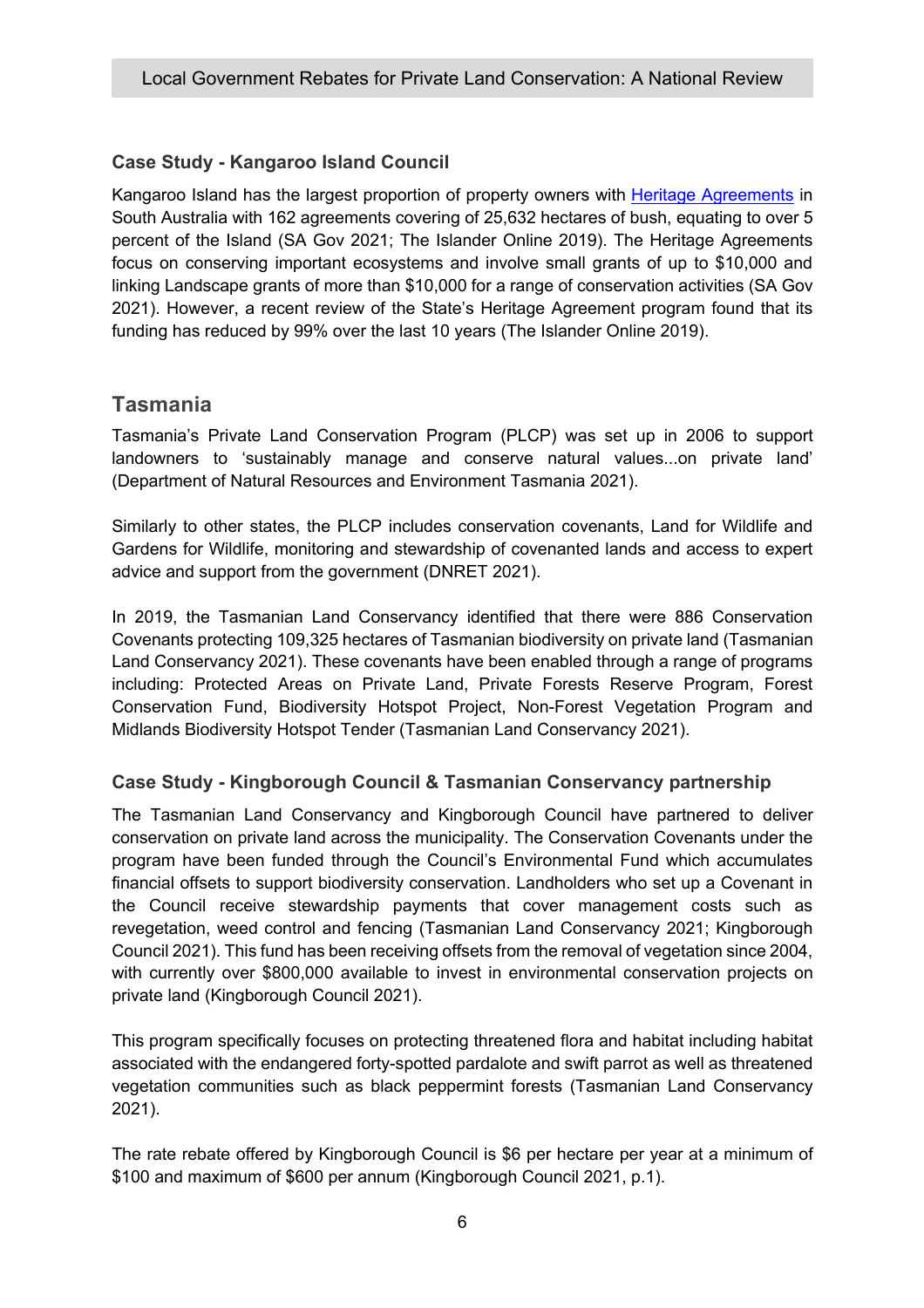## **Case Study - Central Coast Council**

The Central Coast Council of Tasmania has a formal conservation rates rebate policy that highlights the purpose, scope and standards for conservation covenants under the Tasmanian Nature Conservation Act 2002 for conservation efforts on private land across the Central Coast municipality (Central Coast Council 2021). As explained:

[a] rate rebate is to be provided to ratepayers that have registered conservation covenants within the municipal area of Central Coast under either the Private Forest Reserves Program or the Private Land Conservation Program. The rebate is set at \$5 per hectare per annum with a minimum of \$50 and a maximum of \$500. (Central Coast Council 2021, p.2)

### **Case Study - City of Hobart**

Private landholders in the Hobart City Council area who establish a conservation covenant on their property are eligible to receive council rates rebates. The rebate scheme has a particular focus on protecting patches of remnant vegetation including both wet and dry eucalyptus forest and woodland (City of Hobart 2021). As explained:

[t]he annual rates rebate is \$6.04 per hectare protected, with a minimum rebate of \$60.40 per property and a maximum rebate of \$604 per property. Participating property owners will automatically receive a reduced rates bill each year. (City of Hobart 2021)

### **Case Study - Break O'Day Council**

The Break O'Day Council, located in north-eastern Tasmania has a conservation covenant support policy with the objective of assisting 'the conservation of significant flora and fauna and habitat values on private land' (Break O'Day Council 2020, p.1). The council offers rate relief to private landholders who engage with conservation efforts and agreements:

The annual amount of rate relief will be calculated from the area of eligible land under a conservation covenant. The rate relief is \$5.00 per hectare. No eligible property will receive conservation covenant support rate relief of less than \$50 or more than \$500 per annum. The amount of general rates paid each year for a property with a conservation covenant cannot be lower than the minimum rate set by Council for that year, less \$50. The maximum amount payable to all eligible properties, in any financial year is \$10,000 and support will be reduced on a pro-rata basis to all properties accordingly.

(Break O'Day 2020, p.2)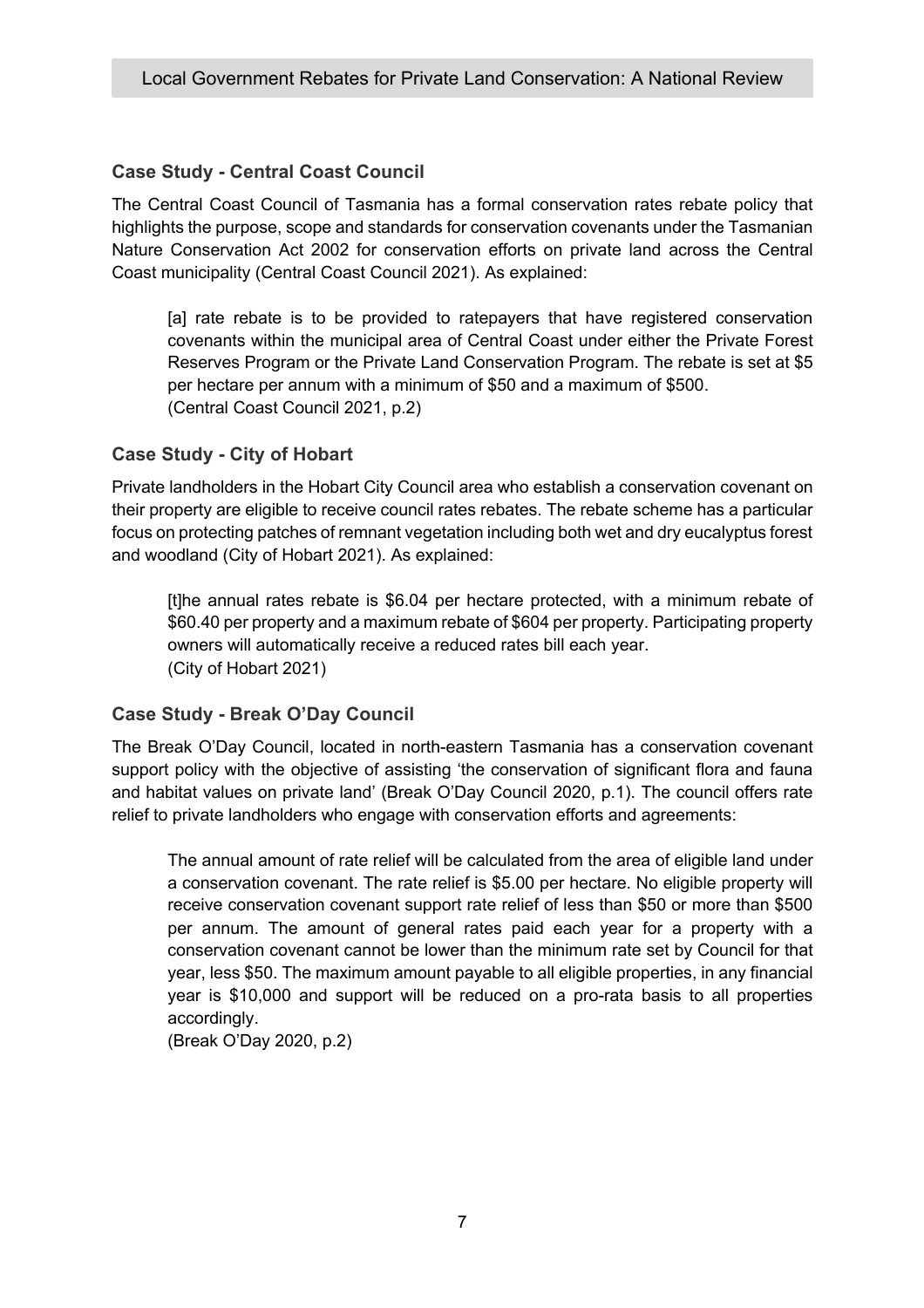## **Victoria**

Over 30% of the 48 Victorian regional and rural municipalities provide rate rebates or concessions for conservation covenants (Trust for Nature 2021). 'These rebates can make a difference to landowners' ability to take care of their land as they recognise the cost it takes to steward land' (Trust for Nature 2021). Some examples include:

- City of Greater Bendigo and Macedon Ranges Shire Council provide a 100% rebate on property rates for conservation efforts on private land
- Pyrenees Shire Council offers 50% rebate
- Cardinia Shire Council, Mansfield Shire Council and the Greater Shepperton City Council offer 'a per hectare rebate of between \$20-\$50 up to a specified capped amount' (Trust for Nature 2021)
- 'The City of Greater Geelong calculates covenanted land at the lowest 'farm rate' (37% deduction)' (Trust for Nature 2021).

## **Case Study - Mornington Peninsula Shire**

The Mornington Peninsula Shire provides a Conservation Land Rate for eligible land holders to 'encourage best practice conservation land management and engage the community in the protection and enhancement of the natural environment and biodiversity of the peninsula' (Mornington Peninsula Shire 2021). The rebate is 75% of the general property rates, or 25% reduction in rates, and properties must be greater than 2 hectares, cannot already receive the Agricultural rate, commit to conservation land management actions, allow Shire officers to inspect the property initially and ongoing where necessary and keep records of works carried out.

## **Western Australia**

There are a range of conversation programs and legal mechanisms available to landholders in WA, including conservation covenants, private restrictive covenants and statutory covenants such as established under the Soil and Land Conservation Act 1945, National Trust of Australia (WA) Act 1964 and the Transfer of Land Act 1893.

The State's Conservation Covenant Program provides property owners with a legal mechanism for protecting biodiversity on their land through a binding in-perpetuity arrangement. There are a range of benefits of entering into such initiatives including up to \$500 for legal advice, tax concessions, some funding for fencing and management activities, conservation advice on an ongoing basis and potential rate relief in some council areas (Department of Biodiversity, Conservation and Attractions 2021). 'Some local government authorities specifically encourage conservation through re-zoning or other incentive schemes, such as rate rebates' (EDO WA 2006, p.5).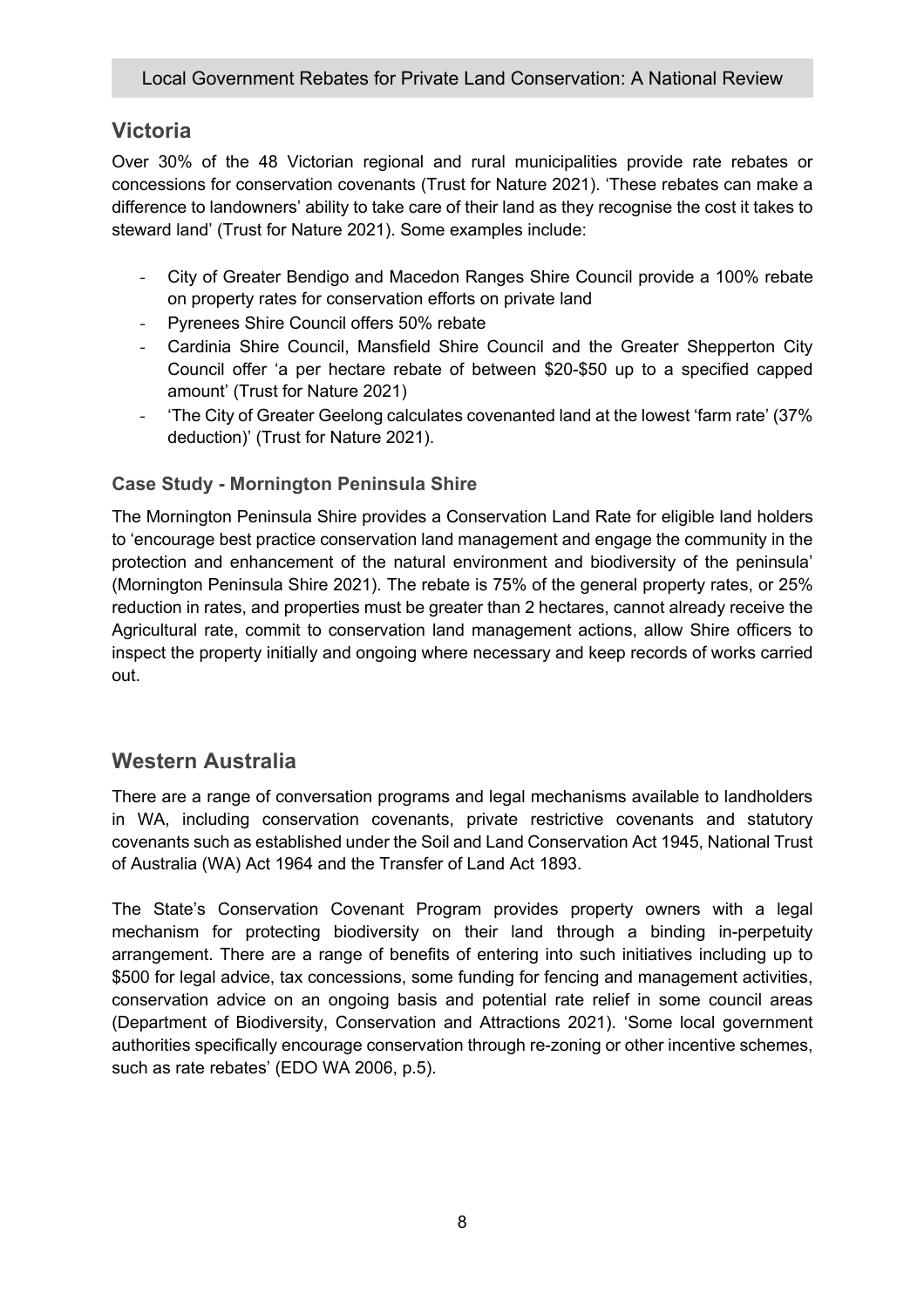## **Case Study - Shire of Augusta-Margaret River**

The Shire offers a range of incentives to encourage biodiversity conservation on private land including through its stewardship program, grants and subsidies program, rate rebates and subdivision and developer incentives (Shire of Augusta-Margaret River 2010).

The grants program is financed through the Shire's Environmental Fund with \$15,000 being made available per year in 2010 to fund 5-6 individual private land conservation projects for \$1,000 to \$3,000 each (Shire of Augusta-Margaret River 2010).

The Shire's rate rebate incentive requires the landholder to enter into a 'voluntary management agreement (VMA), conservation covenant or rezoning of the property to Natural Area Protection zone' (p.iii). The Shire provides 'a 50% rate rebate proportional to the area being protected by a conservation covenant and 35% proportional to the area being protected by a 10-year VMA or is rezoned to the Natural Area Protection zone' (p.iii). The minimum benefit for a rate rebate under this scheme is \$300 per year and the maximum is \$1,000 (Shire of Augusta-Margaret River 2010).

### **Case Study - Shire of Mundaring**

Mundaring is a unique local government area with over 6,700 hectares of bushland on private land which includes State forest, public conservation areas, conservation reserves, and biodiversity corridors on private land (Shire of Mundaring 2009). The Shire of Mundaring provides rate rebates, or discounts, to provide 'ongoing financial recognition of the conservation efforts of landholders on behalf of the wider community. In return for a reduction in rates the landholder agrees to maintain the land, conserve remnant vegetation or take other agreed conservation measures' (Shire of Mundaring 2009, p.5).

### **Case Study - Busselton Shire**

Like Mundaring, Busselton is home to a diverse and extensive range of 'biodiversity values of regional, state, national and international significance' (Busselton Shire 2011, p.1). The Shire's Rate Rebate Incentive provides eligible property owners interested in protecting these biodiversity values on their land with rate relief. In the Busselton Shire, landholders can enter into either a voluntary conservation covenant or a 10-year Rate Rebate Agreement with the Shire. They then 'receive a 50% rate rebate proportional to the area of bushland and/or wetland protected' (Busselton Shire 2011, p.2).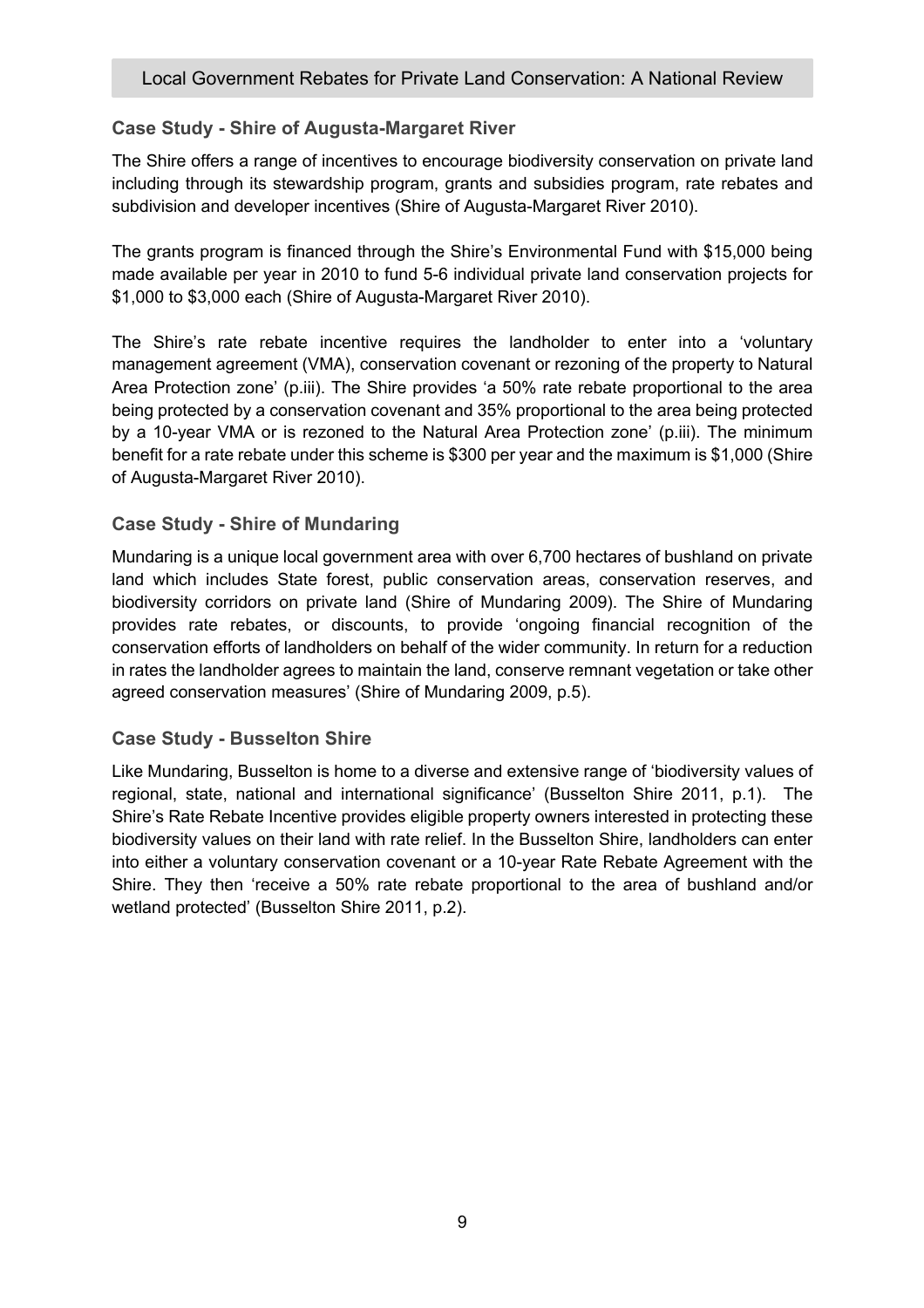## **References**

#### *National*

Department of Agriculture, Water and the Environment 2021

- https://www.awe.gov.au/environment/epbc/publications/significant-impact-guidelines-11-mattersnational-environmental-significance

#### *Australian Capital Territory*

ACT Government 2021

- a) https://www.environment.act.gov.au/act-nrm/sustainable-agriculture
- b) https://www.environment.act.gov.au/act-nrm/grants-and-support-packages/act-farmers-supportpackage
- c) https://www.environment.act.gov.au/act-nrm/aboriginal-nrm/conserving-country

#### *New South Wales*

Biodiversity Conservation Trust 2021

#### *Queensland*

QLD Gov 2021

- https://www.qld.gov.au/environment/parks/protected-areas/private/program

#### EDO 2021

- a) https://www.edo.org.au/publication/voluntary-conservation-on-private-land-in-queensland/
- b) https://www.stateoftheenvironment.des.qld.gov.au/biodiversity/management-responses/policy-andprograms/private-protected-area-program-and-natureassist

#### City of Goldcoast

- https://www.goldcoast.qld.gov.au/Council-region/About-our-city/Environment-sustainability/Private-landconservation/Landholder-support-programs/Bushland-health-checks

#### City of Ipswich 2021

https://www.ipswich.qld.gov.au/about\_council/initiatives/environment/uatenvironment/enviroplan/conservation/landholder-conservation-partnerships

#### Brisbane City Council 2021

https://www.brisbane.qld.gov.au/about-council/council-information-and-rates/rates-and-payments/ratesdiscount-rebates-and-exemptions/other-rebates#3

#### Sunshine Coast Council 2021

- https://www.sunshinecoast.qld.gov.au/Environment/Get-Involved-in-Conservation/Voluntary-Conservation-Agreements

#### City of Logan 2021

https://www.logan.gld.gov.au/environment/conservation-incentives-programs

#### Moreton Bay Regional Council 2021

https://www.moretonbay.qld.gov.au/Services/Environment/Voluntary-Conservation

#### *South Australia*

Department of Environment and Water 2020

- https://www.environment.sa.gov.au/news-hub/news/articles/2020/08/heritage-agreements
- https://www.environment.sa.gov.au/news-hub/news/articles/2021/06/revitalising-private-conservation

#### Steven Marshall 2020

- https://www.premier.sa.gov.au/news/media-releases/news/land-conservation-gets-a-\$3-million-boost